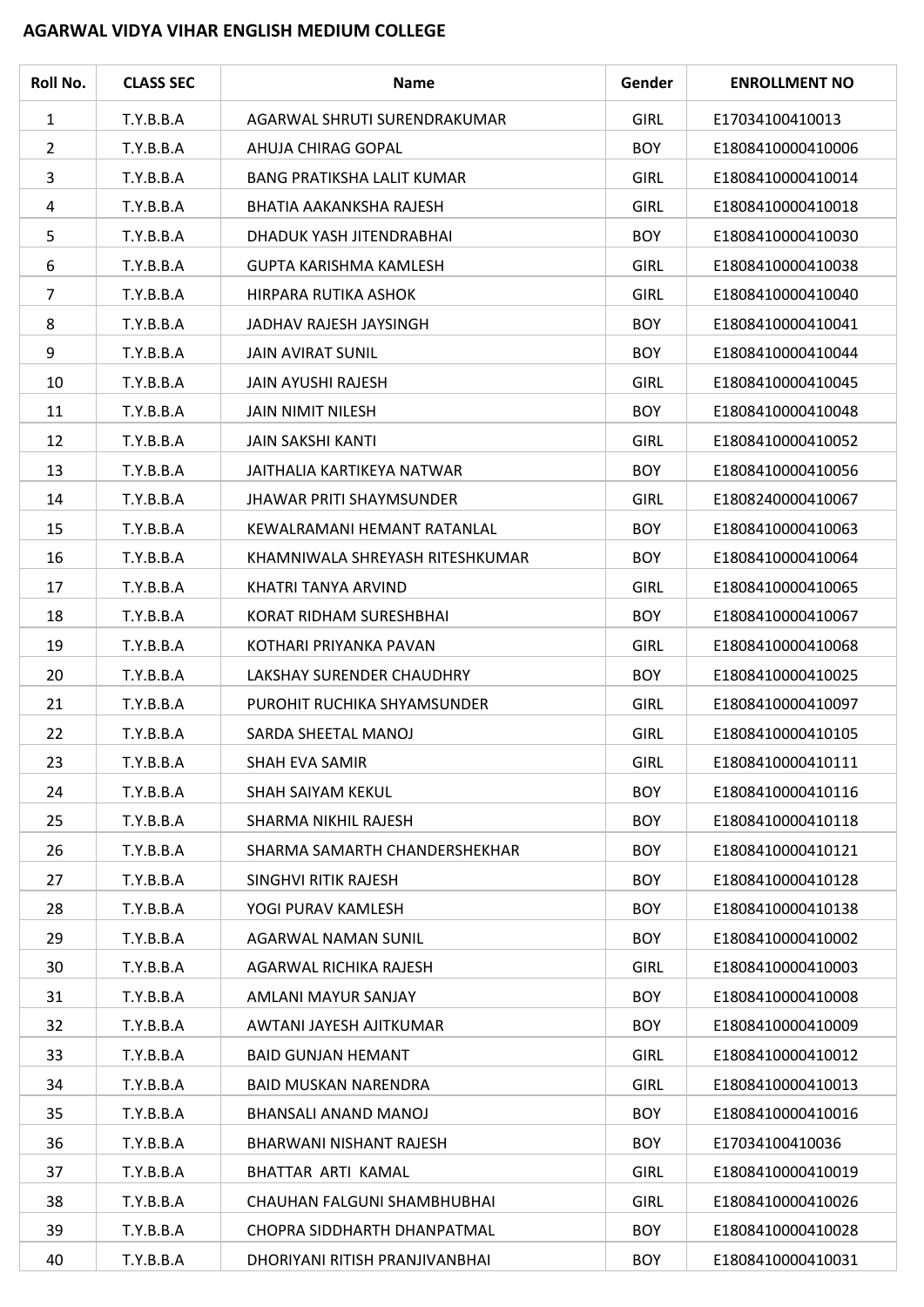| Roll No. | <b>CLASS SEC</b> | <b>Name</b>                         | Gender      | <b>ENROLLMENT NO</b> |
|----------|------------------|-------------------------------------|-------------|----------------------|
| 41       | T.Y.B.B.A        | DOSHI SHASAN RITESHBHAI             | <b>BOY</b>  | E1808410000410033    |
| 42       | T.Y.B.B.A        | <b>GANDHI SARITA GIRDHARILAL</b>    | <b>GIRL</b> | E1808410000410034    |
| 43       | T.Y.B.B.A        | <b>GOSWAMI HARSH ANKUR</b>          | <b>BOY</b>  | E1808410000410037    |
| 44       | T.Y.B.B.A        | <b>GUPTA NUPUR DINESHBHAI</b>       | <b>GIRL</b> | E1808410000410039    |
| 45       | T.Y.B.B.A        | JAIN AMAN JAMBUKUMAR                | <b>BOY</b>  | E1808410000410042    |
| 46       | T.Y.B.B.A        | JAIN CHULBUL RAJKUMAR               | <b>GIRL</b> | E1808410000410046    |
| 47       | T.Y.B.B.A        | JAIN PRIYANSHI NEERAJ               | <b>GIRL</b> | E1808410000410049    |
| 48       | T.Y.B.B.A        | <b>JAIN RISHAB SUSHIL</b>           | <b>BOY</b>  | E1808410000410051    |
| 49       | T.Y.B.B.A        | JAIN SHUBHAM PADAMKUMAR             | <b>BOY</b>  | E1808410000410053    |
| 50       | T.Y.B.B.A        | JAISWAL SHWETA LALCHANDRA           | <b>GIRL</b> | E1808410000410055    |
| 51       | T.Y.B.B.A        | KADAM SONALI SHIVAJI                | <b>GIRL</b> | E1808410000410059    |
| 52       | T.Y.B.B.A        | KATARIA KANIKA SURESH               | <b>GIRL</b> | E1808410000410060    |
| 53       | T.Y.B.B.A        | KATARIA NIKITA TEJANDRA             | <b>GIRL</b> | E1808410000410061    |
| 54       | T.Y.B.B.A        | KEDIA AYUSHI ANAND                  | <b>GIRL</b> | E1808410000410062    |
| 55       | T.Y.B.B.A        | MANGHANI VANSHIKA ASHOK             | <b>GIRL</b> | E1808410000410071    |
| 56       | T.Y.B.B.A        | <b>MEHTA RITIK SANDIP</b>           | <b>BOY</b>  | E1808410000410073    |
| 57       | T.Y.B.B.A        | MEHTA SHUBH PARESHKUMAR             | <b>BOY</b>  | E1808410000410074    |
| 58       | T.Y.B.B.A        | MEHTA VRAJ ANKITBHAI                | <b>BOY</b>  | E1808410000410075    |
| 59       | T.Y.B.B.A        | MEWADA MILAN CHHAGANLAL JI          | <b>BOY</b>  | E1808410000410077    |
| 60       | T.Y.B.B.A        | MEWARA AMIT KUMAR SANDEEP KUMAR     | <b>BOY</b>  | E1808410000410078    |
| 61       | T.Y.B.B.A        | NATHANI PARUL PRAVEEN               | <b>GIRL</b> | E1808410000410085    |
| 62       | T.Y.B.B.A        | PANDEY AANCHAL ANIL                 | <b>GIRL</b> | E1808410000410086    |
| 63       | T.Y.B.B.A        | PARDESHI JHANVI HEMANTBHAI          | <b>GIRL</b> | E1808410000410088    |
| 64       | T.Y.B.B.A        | PAREKH PREM KAUSHIK                 | <b>BOY</b>  | E1808410000410089    |
| 65       | T.Y.B.B.A        | PATEL JAI MUKESH                    | <b>BOY</b>  | E1808410000410091    |
| 66       | T.Y.B.B.A        | PATHAN ZIYAUL MUSTAFA AALAM RAIESUL | <b>BOY</b>  | E1808410000410094    |
| 67       | T.Y.B.B.A        | PERIWAL MUSKAN RAMESH               | <b>GIRL</b> | E1808410000410095    |
| 68       | T.Y.B.B.A        | SADH PALAK RAJIV                    | <b>GIRL</b> | E1808410000410100    |
| 69       | T.Y.B.B.A        | SANWAL YASHVI MAHESH                | <b>GIRL</b> | E1808410000410103    |
| 70       | T.Y.B.B.A        | SARAF MAYANK BALRAM                 | <b>BOY</b>  | E1808410000410104    |
| 71       | T.Y.B.B.A        | SHAH BHOOMI RAJESH                  | <b>GIRL</b> | E1808410000410107    |
| 72       | T.Y.B.B.A        | SHAH DIVYANSHI DHIRAJBHAI           | <b>GIRL</b> | E1808410000410110    |
| 73       | T.Y.B.B.A        | SHAH KHUSHBOO BRIJESHBHAI           | <b>GIRL</b> | E1808410000410112    |
| 74       | T.Y.B.B.A        | SHAH KHUSHI SANJAY                  | <b>GIRL</b> | E1808410000410113    |
| 75       | T.Y.B.B.A        | SHAH MEET BHARAT                    | <b>BOY</b>  | E1808410000410114    |
| 76       | T.Y.B.B.A        | SHAH RACHI NITESH                   | <b>GIRL</b> | E1808410000410115    |
| 77       | T.Y.B.B.A        | SHARMA AYUSH RAMAN                  | <b>BOY</b>  | E1808410000410117    |
| 78       | T.Y.B.B.A        | SHARMA ROHAN RAJESH                 | <b>BOY</b>  | E1808410000410120    |
| 79       | T.Y.B.B.A        | SHUKLA SNEHA VIMALKUMAR             | <b>GIRL</b> | E1808410000410122    |
| 80       | T.Y.B.B.A        | SINGH EKAMVIR HARMANPREET           | <b>BOY</b>  | E1808410000410123    |
| 81       | T.Y.B.B.A        | SINGH SAKSHI SUMAN RAJ KUMAR        | <b>GIRL</b> | E1808410000410126    |
| 82       | T.Y.B.B.A        | SOLANKI SURAJ BABULAL               | <b>BOY</b>  | E1808410000410129    |